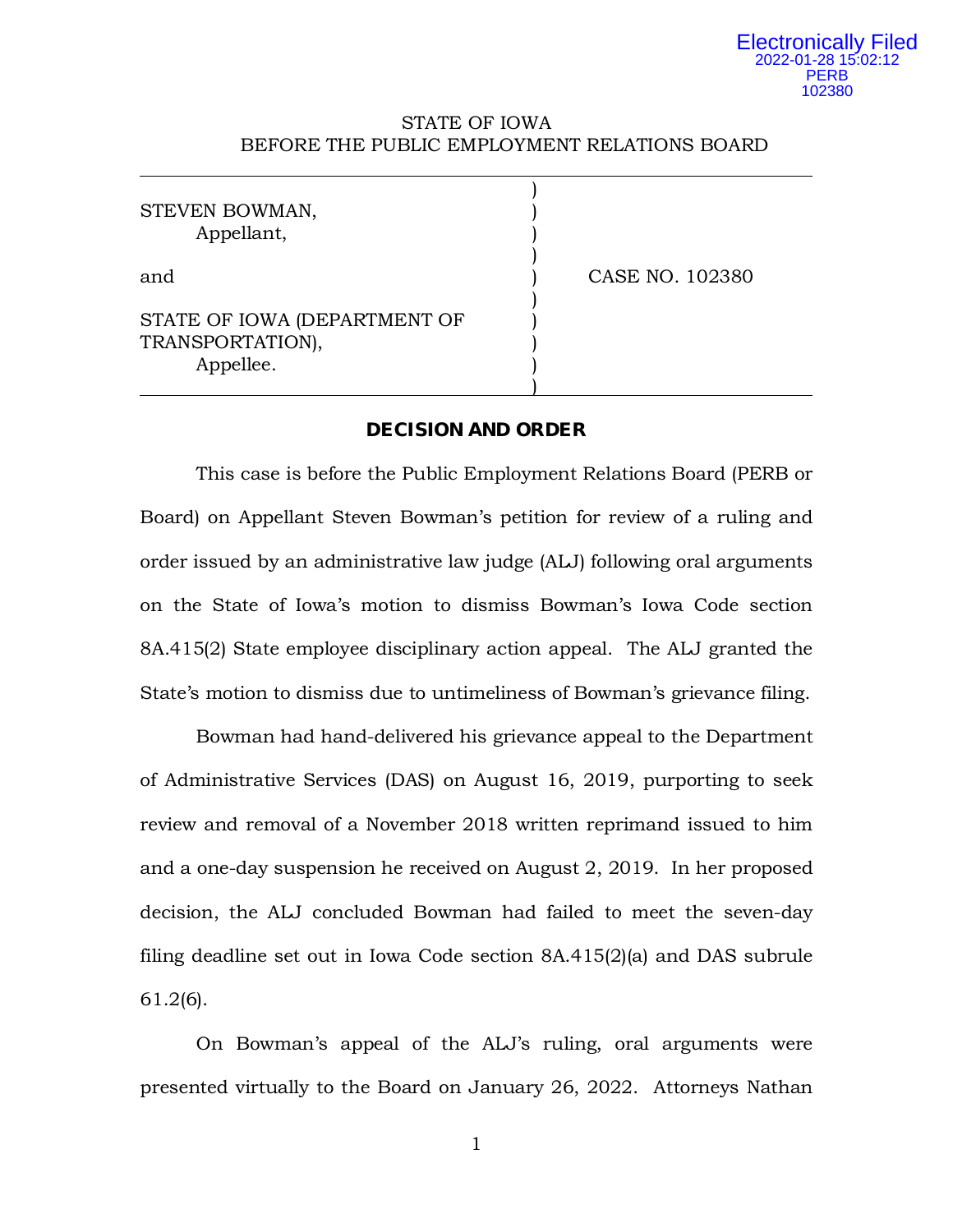Reckman and Annie Myers appeared for the State, and Steven Bowman appeared *pro se*.

Pursuant to Iowa Code section 17A.15(3), on appeal from an ALJ's proposed ruling, we possess all powers that we would have possessed had we elected, pursuant to PERB rule 621―2.1(20), to preside at the oral arguments in the place of the ALJ. Pursuant to PERB rules  $621 - 11.8(8A, 20)$  and  $621 - 9.5(17A, 20)$ , on this petition for review we have utilized the record as submitted to the ALJ.

Based upon our review of this record, as well as the parties' oral arguments, we adopt the ALJ's undisputed facts set out for her analysis of a motion to dismiss. Further, we concur with the ALJ's conclusion in her ruling that Appellant Bowman's Iowa Code section 8A.415(2) State employee disciplinary action appeal was untimely filed with DAS.

### **FINDINGS OF FACT**

The ALJ's undisputed facts, as set forth in the proposed ruling and order, attached as "Appendix A," are fully supported by the record. We adopt the ALJ's undisputed facts as our own.

### **CONCLUSIONS OF LAW**

We agree with the ALJ's analysis and conclusions following the undisputed facts, and as set out in Appendix A, and adopt them as our own.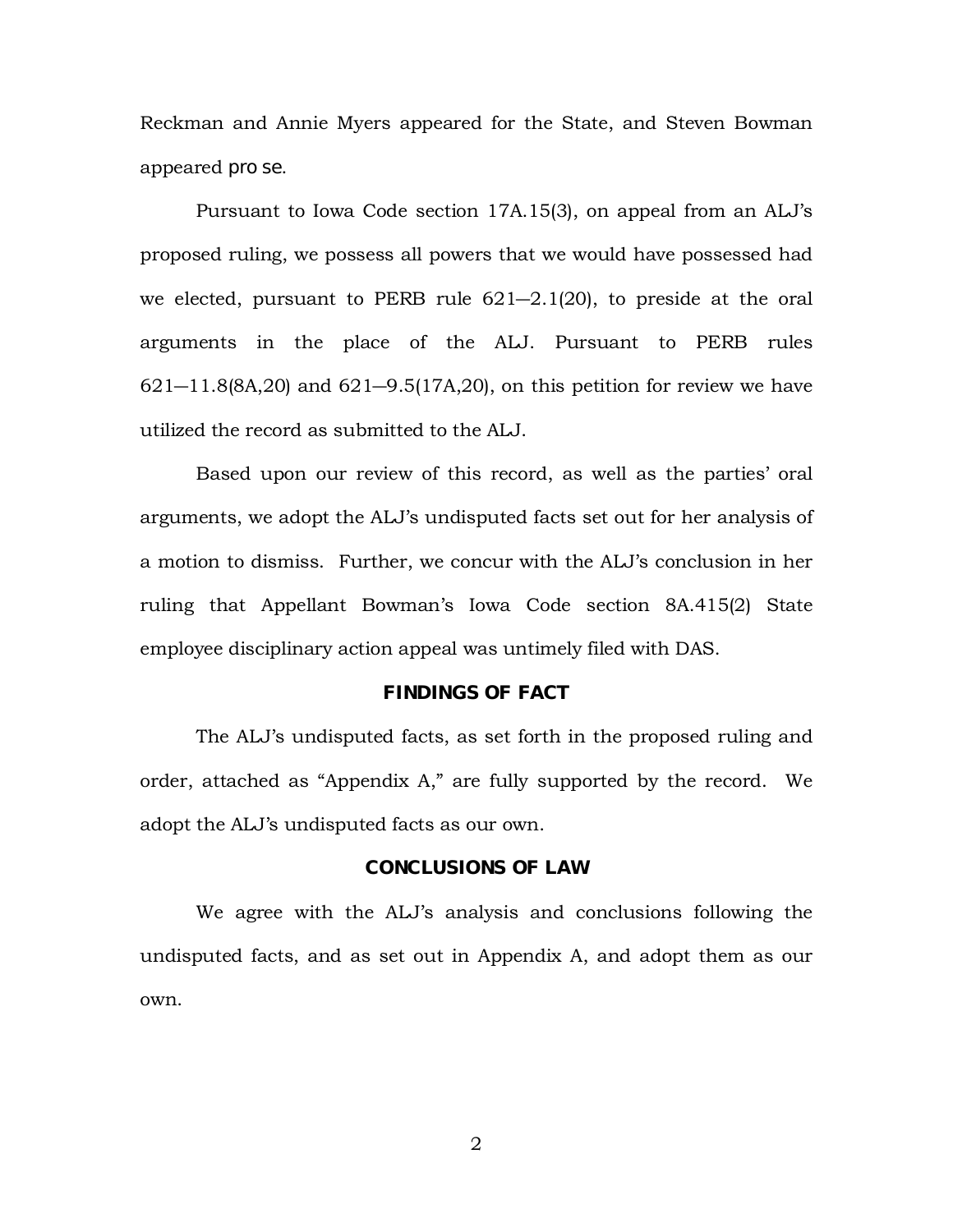Accordingly, we enter the following:

### **ORDER**

Bowman's Iowa Code section 8A.415(2) State employee disciplinary action appeal is DISMISSED.

The cost of reporting and of the agency-requested transcript, in the amount of \$144.25, are assessed against the appellant, Steven Bowman, pursuant to Iowa Code section 20.6(6) and PERB rule 621—11.9(20). A bill of costs will be issued to Steven Bowman in accordance with PERB subrule 11.9(3).

This decision constitutes final agency action.

DATED at Des Moines, Iowa, this 28th day of January, 2022.

PUBLIC EMPLOYMENT RELATIONS BOARD

 $UUVV$ 

Erik M. Helland, Board Chair

 $\varphi$  and  $\vdots$ 

Jane M. Dufoe, Board Member

Original filed EDMS.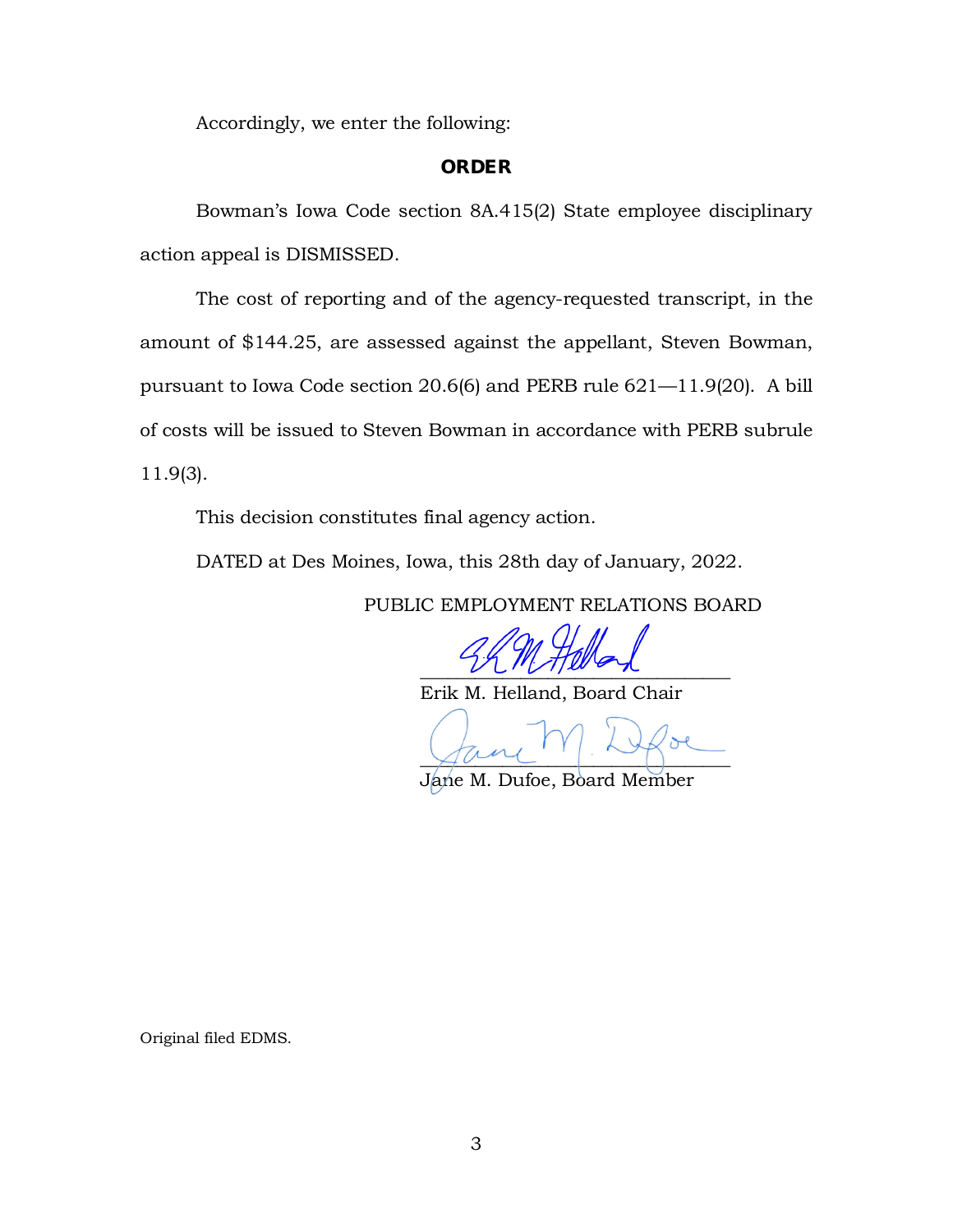APPENDIX A

#### STATE OF IOWA BEFORE THE PUBLIC EMPLOYMENT RELATIONS BOARD

)

)

)

)

STEVEN BOWMAN, Appellant, )

and **)** CASE NO. 102380

STATE OF IOWA (DEPARTMENT OF TRANSPORTATION), Appellee. )

### RULING AND ORDER

On October 12, 2019, Appellant Steven Bowman filed a state employee disciplinary action appeal with the Public Employment Relations Board (PERB) pursuant to Iowa Code subsection 8A.415(2) and PERB subrule 621—11.2(2). Bowman received a one-day suspension on August 2, 2019. He appealed the suspension directly to the Iowa Department of Administrative Services (DAS) on August 16, 2019. DAS denied his appeal on September 13, 2019, on the basis of untimely filing to DAS and declined to address the merits of Bowman's appeal.

On October 31, 2019, the State filed a motion to dismiss Bowman's appeal to PERB contending that Bowman failed to timely appeal his suspension to DAS at the third-step of the grievance procedure. Bowman resists the motion. Oral arguments on the motion were held on September 18, 2020.

## Undisputed Facts and Course of Proceedings

The facts relevant to the State's motion are not in dispute. Bowman is employed by the Iowa Department of Transportation (DOT) as a policy analyst. He has been employed by the DOT for over 30 years. Since November 2018, Bowman has been the subject of three separate investigations into potential violations of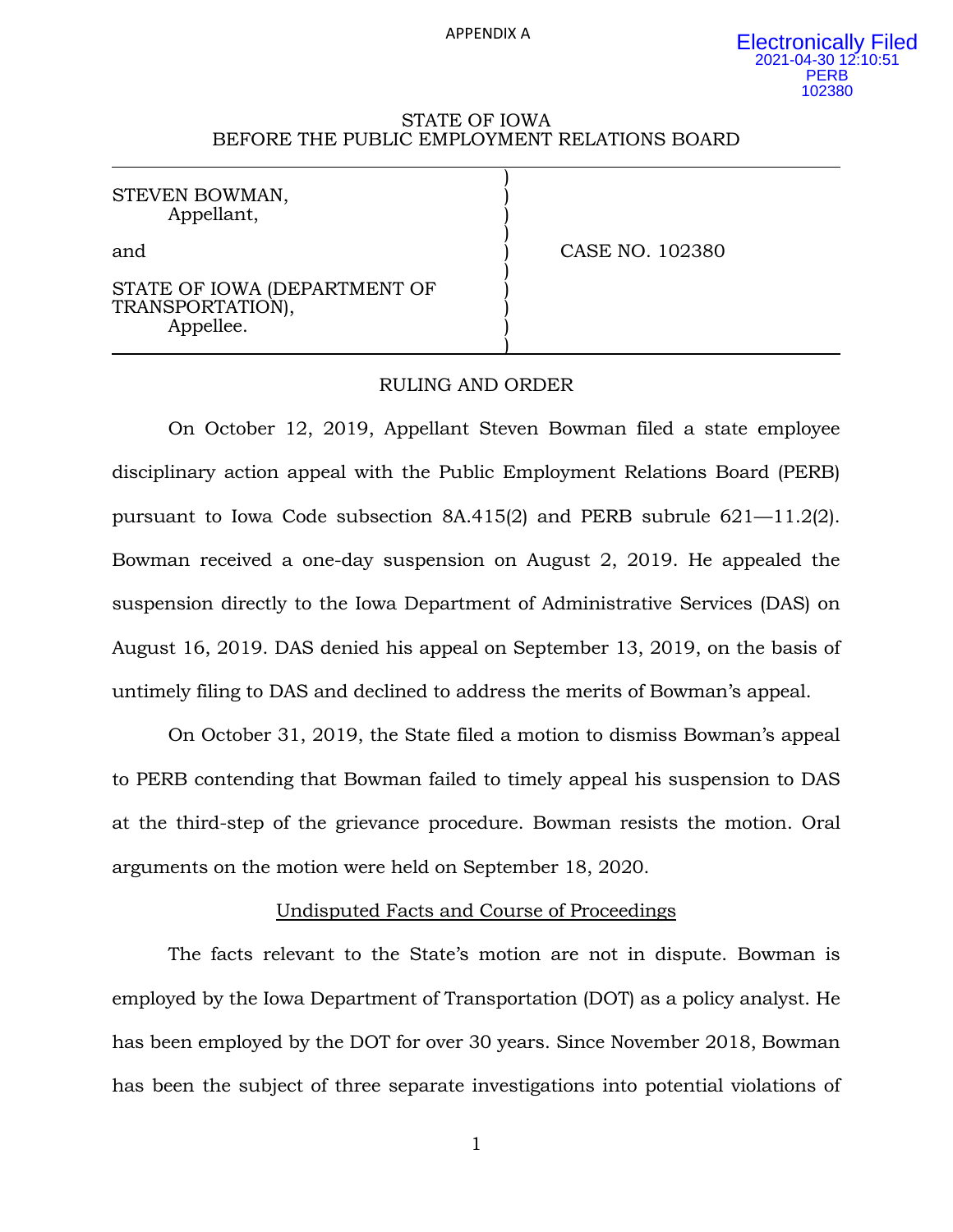DOT policies and work rules. One of the investigations concluded without a finding of a violation, while the other two investigations resulted in disciplinary action. In November 2018, Bowman received a written reprimand. The record is devoid of any indication that Bowman appealed the written reprimand.

On August 2, 2019, Bowman was disciplined with a one-day suspension for not following instructions of supervisory authority when he nominated himself to multiple National Cooperative Highway Research Program (NCHRP) panels without first obtaining supervisory approval. Bowman received a copy of the discipline letter on August 2, 2019. The discipline letter recited the language of DAS rule 11— 61.2(6), *Appeal of Disciplinary Action*, and informed Bowman he may grieve the disciplinary action in accordance with the provisions outlined in the cited rule. Bowman emailed the DOT director on August 8, 2019, to inquire what appeal forms the suspension notice was referencing. The DOT director replied the same day, and sent Bowman a link to the state employee grievance form to be utilized.

Bowman hand-delivered a completed grievance form to DAS on August 16, 2019, along with a copy of his August 2, 2019, suspension letter, and a copy of the August 8, 2019, email exchange with the DOT director. Bowman marked a box on the grievance form indicating it involves an appeal of disciplinary action. In describing the issue involved, Bowman indicated that he applied to and was subsequently asked to serve on multiple NCHRP panels. For the remedy requested section, Bowman stated he was seeking a "review and removal of both the November 2018 reprimand and the August 2, 2019 suspension." At the bottom of the appeal form, Bowman further stated: "I am submitting the appeal directly to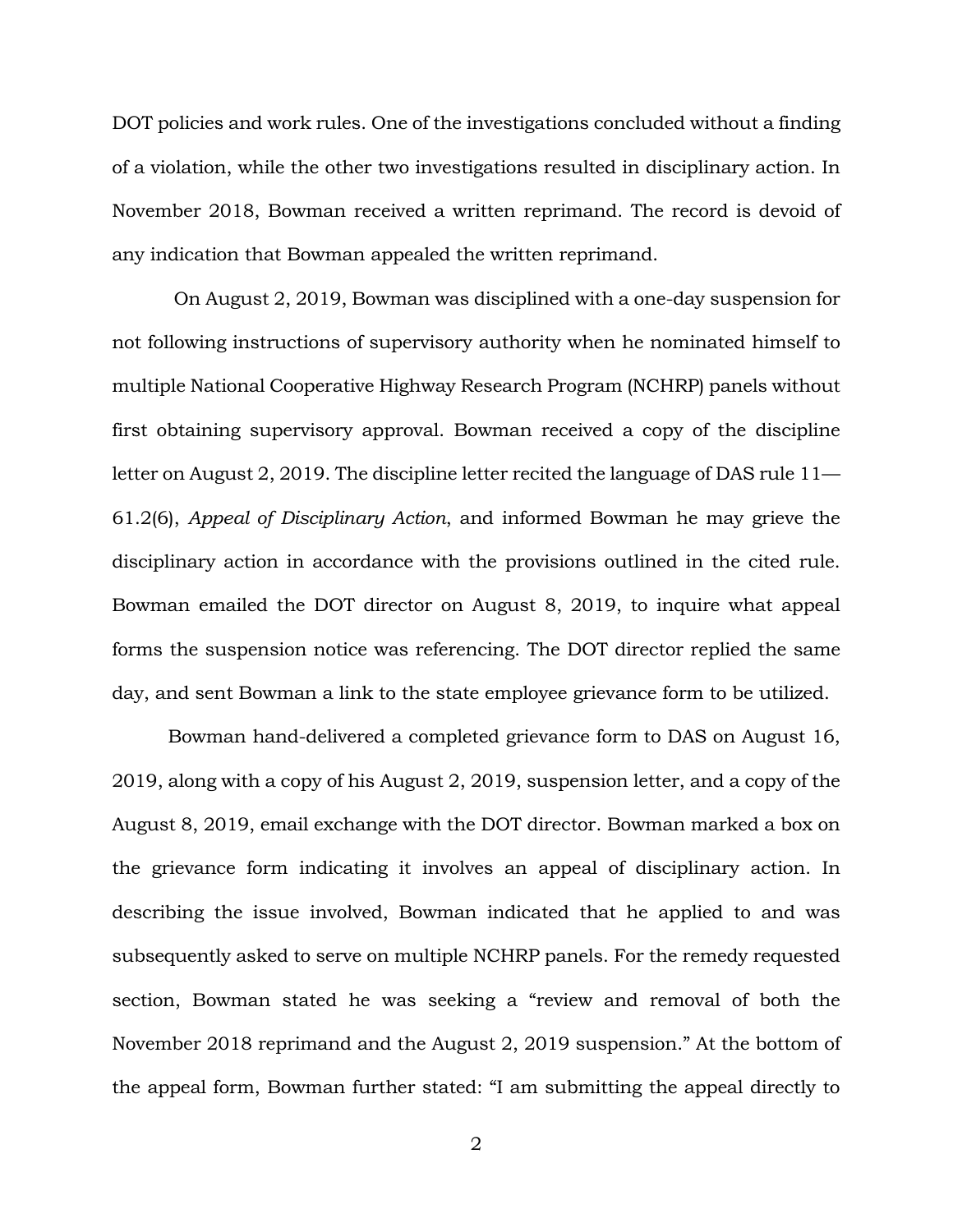the DAS Director in Des Moines because all levels of management within the chain of command (including HR) of IA DOT have previous involvement in current decisions."

On August 21, 2019, DAS emailed Bowman to ask for clarification regarding the scope of his grievance. Bowman responded that he is grieving all three investigations that he had been subject to since November 2018 and the two disciplinary actions that resulted from those investigations, the November 2018 written reprimand and the August 2019 one-day suspension. DAS further informed Bowman that it appeared his grievance was untimely filed and asked for documentation specifically regarding the timeliness issue. Bowman submitted documentation but it is unknown what he submitted to DAS for consideration. DAS issued an answer to Bowman's appeal on September 13, 2019, denying the grievance on the basis of untimely filing to DAS within the required seven days following the date of the one-day suspension.

On October 12, 2019, Bowman appealed DAS's September 13, 2019, response to PERB. On the PERB appeal form, Bowman specifically indicated he was appealing DAS's response pursuant to Iowa Code section 8A.415(2) concerning an appeal of disciplinary action. Bowman described three separate investigations that were conducted. He also included documentation pertaining to the written reprimand and the one-day suspension he received. Bowman indicated that DAS requested documentation but ultimately denied his appeal on the basis of untimeliness. For the requested remedy before PERB, Bowman indicated he is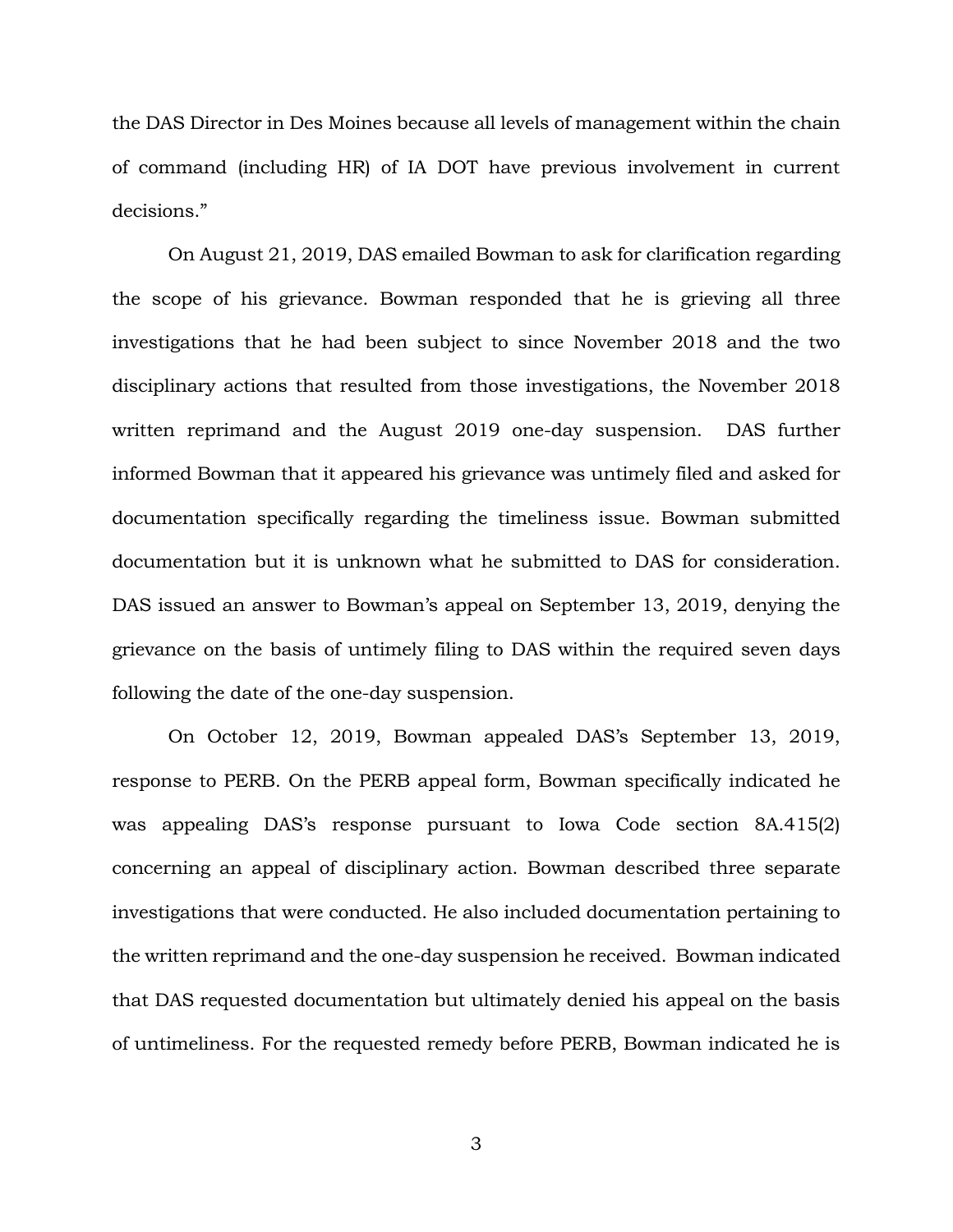asking for the "negative data" to be expunged from his file and to "investigate the events to eliminate further treatment of this nature."

On October 31, 2019, the State filed a motion to dismiss Bowman's appeal. The State argues the appeal is untimely because Bowman did not appeal the disciplinary action to DAS within seven calendar days following the date of the oneday suspension. As such, the State contends PERB lacks jurisdiction to adjudicate Bowman's appeal because it was not timely appealed to DAS.

On November 8, 2019, Bowman filed a resistance to the State's motion to dismiss contending that the appeal is "timely and appropriate." Although Bowman submitted a written resistance and supporting documents, the information submitted does not address the timeliness of his appeal. Instead, his submissions question the DOT's investigatory procedures, the legitimacy of DOT's investigations into his conduct, and DAS's independence as an appeal authority of DOT's actions against him, none of which are pertinent to the timeliness issue. 1

By Order dated August 13, 2020, oral arguments on the State's motion to dismiss were set to be heard on September 18, 2020. On September 17, 2020, Bowman filed an amended appeal form. While the content of the appeal remained the same in the amended form, Bowman marked that he is appealing DAS's September 13, 2019, answer pursuant to Iowa Code subsection 8A.415(1) as a

 $1$  In addition to resisting the State's motion, Bowman filed two additional motions that were previously ruled upon. On February 20, 2020, the undersigned denied Bowman's motion to remove the assigned ALJ as the hearing officer. On August 10, 2020, the undersigned denied Bowman's motion to reassign his appeal to the Polk County District Court.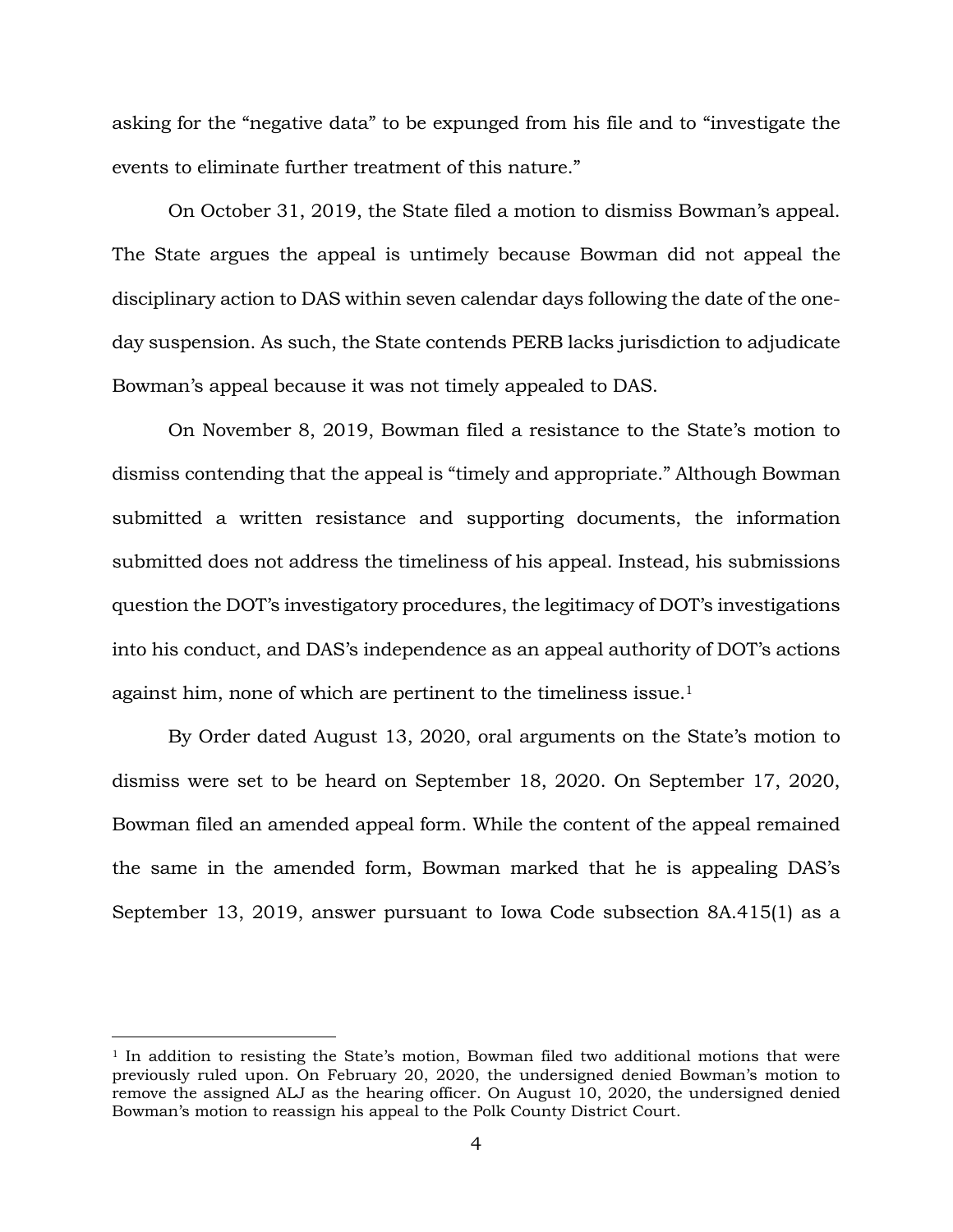grievance appeal, not a disciplinary action appeal as originally filed on October 12, 2019.

# *Applicable Law*

Iowa Code section 8A.415 establishes the statutory framework for grievance

and discipline appeals. For grievance appeals filed pursuant to 8A.415(1), the

statute provides, in pertinent part:

## **8A.415 Grievances and discipline resolution procedures.**

1. *Grievances.* 

*a*. An employee, except an employee covered by a collective bargaining agreement which provides otherwise, who has exhausted the available agency steps in the uniform grievance procedure provided for in the department rules may, within seven calendar days following the date a decision was received or should have been received at the second step of the grievance procedure, file the grievance at the third step with the director. The director shall respond within thirty calendar days following receipt of the third step grievance.

*b*. If not satisfied, the employee may, within thirty calendar days following the director's response, file an appeal with the public employment relations board. ... Decisions rendered shall be based upon a standard of substantial compliance with this subchapter and the rules of the department. . . .

The "department" as referred to in Iowa Code chapter 8A is DAS and "director"

is the DAS director or the director's designee. Iowa Code §§ 8A.101(2)–(3).

DAS rules implementing subsection 8A.415(1) further establish the

grievance procedure steps to be utilized in appeals initiated pursuant to that

subsection. The implementing DAS rules provide, in pertinent part:

# **Chapter 61 Grievances and Appeals**

# **61.1(1)** *Grievance procedure.*

*a.* Step 1. The grievant shall initiate the grievance by submitting it in writing to the immediate supervisor, or to a supervisor designated by the appointing authority, within 14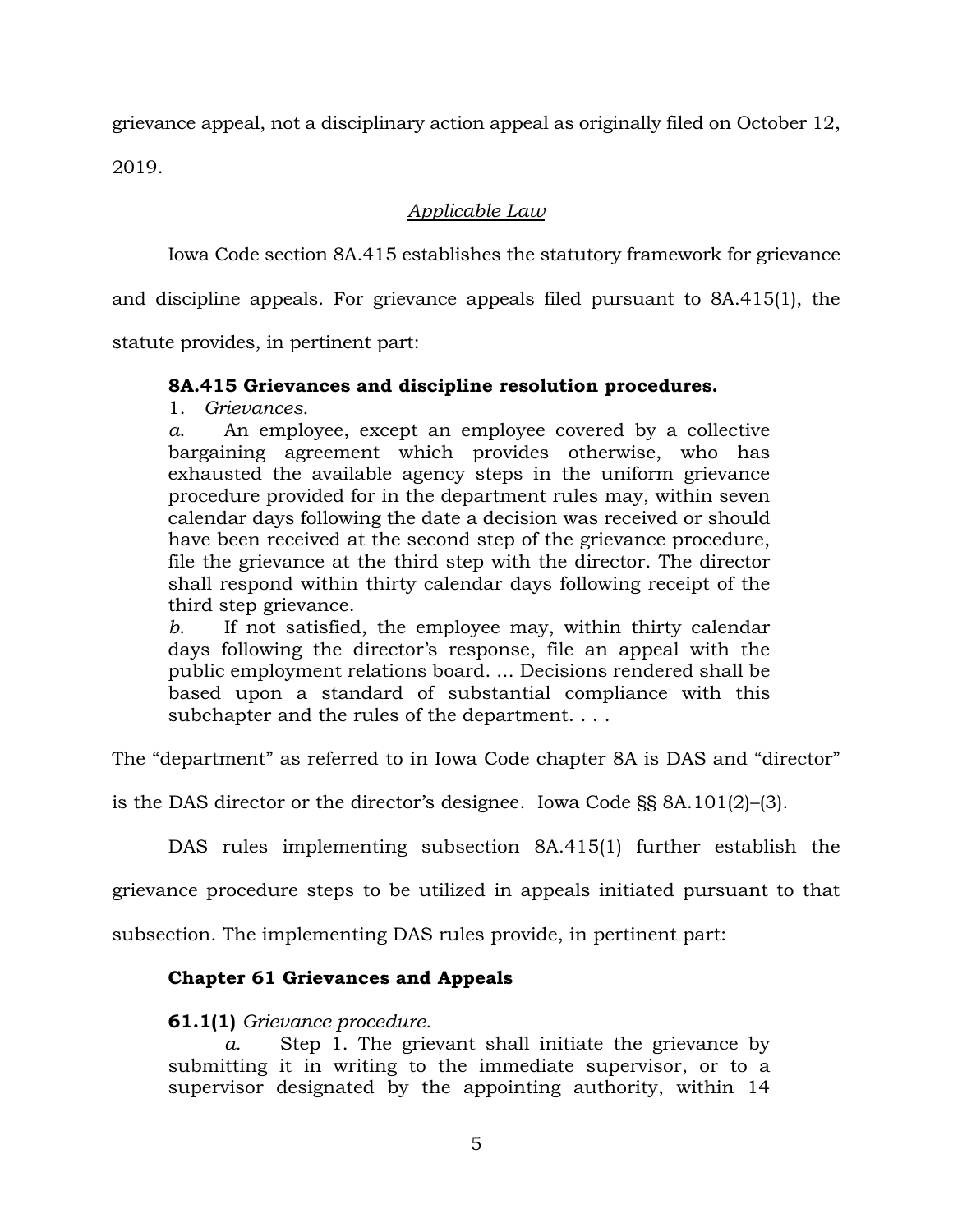calendar days following the day the grievant first became aware of, or should have through the exercise of reasonable diligence become aware of, the grievance issue. The immediate supervisor shall, within 14 calendar days after the day the grievance is received, attempt to resolve the grievance within the bounds of these rules and give a decision in writing to the grievant with a copy to the director.

*b.* Step 2. If the grievant is not satisfied with the decision obtained at the first step, the grievant may, within 7 calendar days after the day the written decision at the first step is received or should have been received, file the grievance in writing with the appointing authority. The appointing authority shall, within 14 calendar days after the day the grievance is received, attempt to resolve the grievance within the bounds of these rules by affirming, modifying, or reversing the decision made at the first step, or otherwise grant appropriate relief. The decision shall be given to the grievant in writing with a copy to the director.

*c.* Step 3. If the grievant is not satisfied with the decision obtained at the second step, the grievant may, within 7 calendar days after the day the written decision at the second step was received, or should have been received, file the grievance in writing with the director. The director shall, within 30 calendar days after the day the grievance is received, attempt to resolve the grievance and send a decision in writing to the grievant with a copy to the appointing authority. The director may affirm, modify, or reverse the decision made at the second step or otherwise grant appropriate relief. If the relief sought by the grievant is not granted, the director's response shall inform the grievant of the appeal rights in subrule 61.2(5).

*d.* If the grievant is not satisfied with the decision obtained from the third step, the grievant may file an appeal in accordance with subrule 61.2(5).

**. . .**

**61.2(5)** *Appeal of grievance decisions.* An employee who has alleged a violation of Iowa Code sections 8A.401 to 8A.458 or the rules adopted to implement Iowa Code sections 8A.401 to 8A.458 may, within 30 calendar days after the date the director's response at the third step of the grievance procedure was issued or should have been issued, file an appeal with the public employment relations board. …

The statutory language of 8A.415(1) and the implementing DAS rules establish that grievances alleging a lack of substantial compliance with 8A,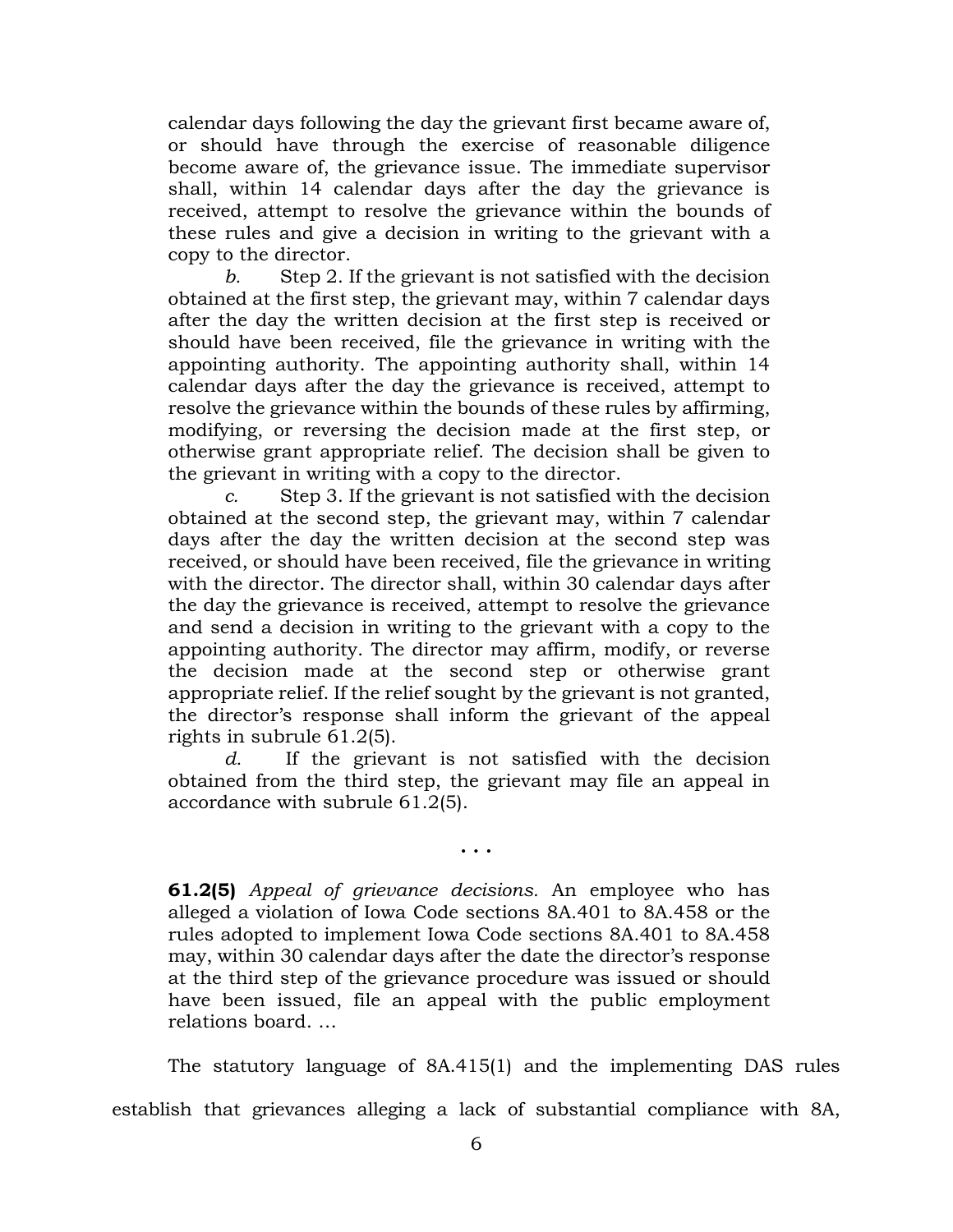subchapter IV, or rules implementing that subchapter, must be initiated at step

one of the grievance procedure within 14 days of the action being grieved.

For discipline appeals filed pursuant to 8A.415(2), the statute provides, in

pertinent part:

2. *Discipline resolution*.

*a*. A merit system employee . . . who is discharged, suspended, demoted, or otherwise receives a reduction in pay, except during the employee's probationary period, may bypass steps one and two of the grievance procedure and appeal the disciplinary action to the director within seven calendar days following the effective date of the action. The director shall respond within thirty calendar days following receipt of the appeal.

*b*. If not satisfied, the employee may, within thirty calendar days following the director's response, file an appeal with the public employment relations board. … If the public employment relations board finds that the action taken by the appointing authority was for political, religious, racial, national origin, sex, age, or other reasons not constituting just cause, the employee may be reinstated without loss of pay or benefits for the elapsed period, or the public employment relations board may provide other appropriate remedies. . . .

DAS rules implementing Iowa Code subsection 8A.415(2) further

provide, in pertinent part:

**61.2(6)** *Appeal of disciplinary actions.* Any nontemporary employee covered by merit system provisions who is suspended, reduced in pay within the same pay grade, disciplinarily demoted, or discharged, except during the employee's period of probationary status, may bypass steps one and two of the grievance procedure provided for in rule 11—61.1(8A) and may file an appeal in writing to the director for a review of the action within 7 calendar days after the effective date of the action. The appeal shall be on the forms prescribed by the director. The director shall affirm, modify or reverse the action and shall give a written decision to the employee within 30 calendar days after the receipt of the appeal. The time may be extended by mutual agreement of the parties. If not satisfied with the decision of the director, the employee may request an appeal hearing before the public employment relations board as provided in subrule 61.2(5).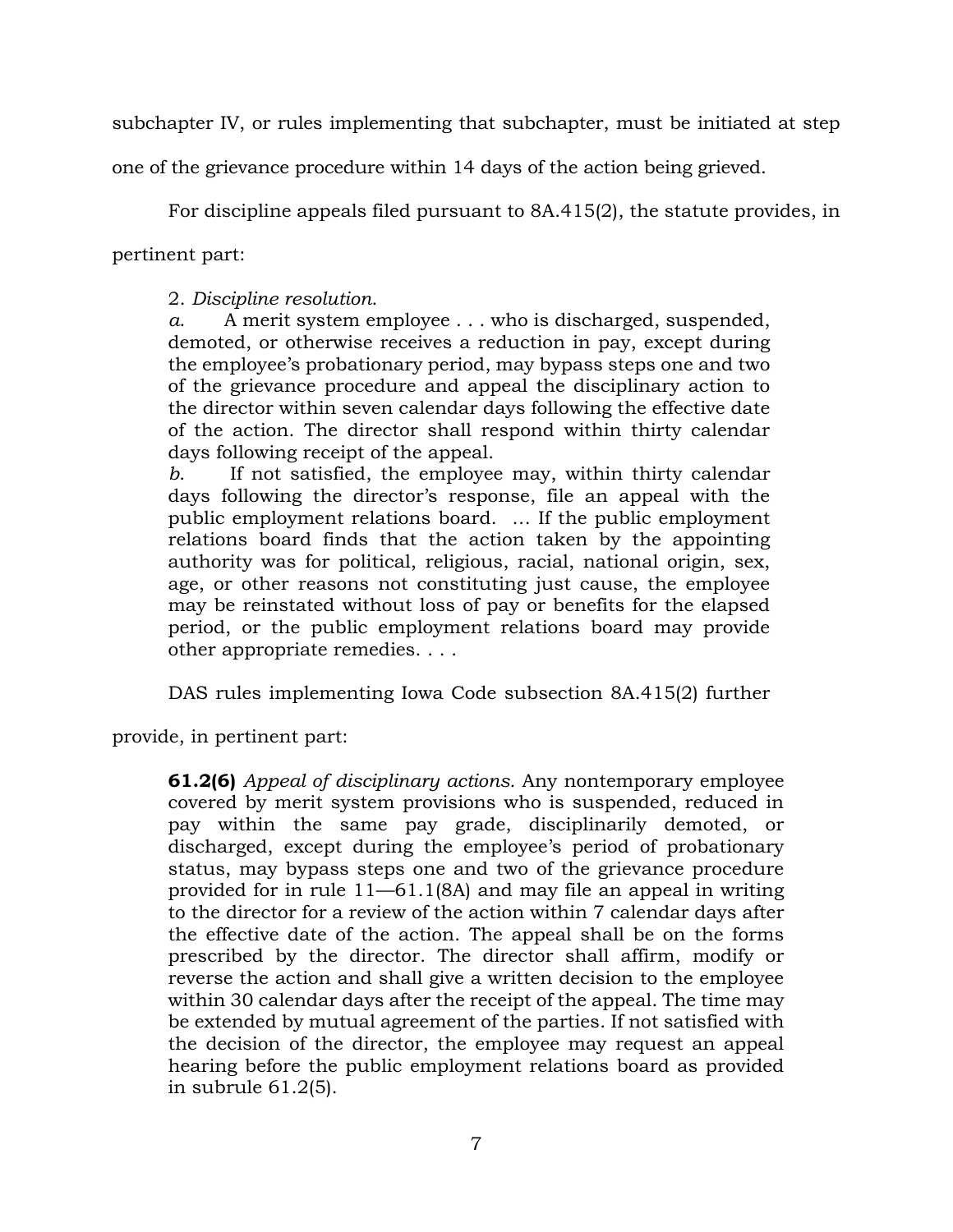The statutory language of 8A.415(2) and the implementing DAS rules establish that an employee appealing a disciplinary action may bypass the first two steps of the grievance procedure and appeal directly to DAS. If an employee chooses to bypass steps one and two of the grievance procedure, the employee is required to appeal the disciplinary action to DAS within seven calendar days of the action being grieved. PERB has recognized that the seven-day appeal period prescribed by 8A.415(2) and DAS rule 61.2(6) is mandatory and jurisdictional. *Rule and State of Iowa (Dep't of Human Servs.)*, 06-MA-03 at 2-3.

## *The Parties' Positions*

The State's motion to dismiss is based on the 8A.415(2) language requiring an employee to file an appeal of disciplinary action to DAS within seven days from the date of the discipline. In this case, Bowman was disciplined on August 2, 2019. As such, the State argues, he had to submit an appeal to DAS within seven days of that date. However, Bowman did not initiate an appeal with DAS until August 16, which is 14 days after he received notice of the discipline. The State asserts Bowman chose to bypass the first two steps of the grievance procedure and is thus subject to the prescribed seven-day filing deadline when initiating an appeal directly to DAS at the third step of the grievance procedure. In addition to being untimely in his appeal of the August 2, 2019, one-day suspension, the State contends Bowman is undoubtedly untimely in terms of all other actions he grieves that date back to November 2018.

Bowman disagrees with the State's position and posits instead that he is allotted more time to initiate his appeal to DAS because he bypassed the first two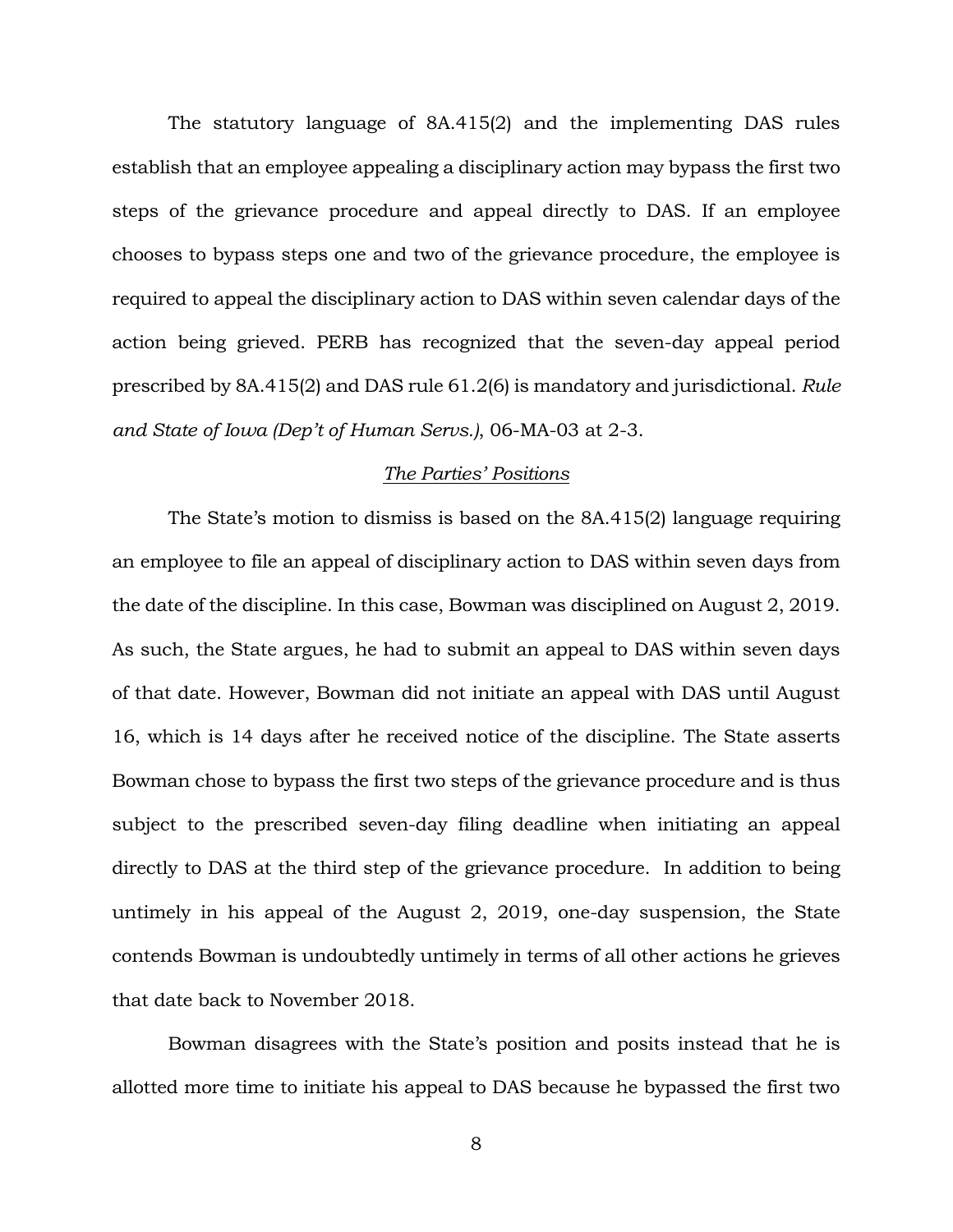steps of the grievance procedure. Specifically, Bowman asserts he is entitled to 14 days to file his appeal at step one of the grievance procedure, plus 14 days for the immediate supervisor to answer, and an additional 7 days to file at step two, plus 7 days for the appointing authority to answer. Finally, after the appointing authority answers, Bowman contends he is entitled to 7 more days to file with DAS. Bowman argues it would not make sense for him to appeal disciplinary action to the immediate supervisor or the appointing authority because they conducted the investigation and made the decision to discipline him. Therefore, he appealed directly to DAS, but still contends he should be granted the combined appeal time granted under the first two steps of the grievance procedure. Bowman has not articulated why he is timely in appealing all other actions dating back to November 2018, but maintains that they are appropriately part of his appeal in this proceeding.

The State further contests Bowman's amendment of his appeal originally initiated as an appeal of disciplinary action under 8A.415(2). The State argues it has understood Bowman's appeal to be that of disciplinary action because he filed it with DAS in that manner. He described the content of his appeal as one of disciplinary action. The State issued an answer at third step of the grievance procedure based on its understanding that he was grieving disciplinary action directly to DAS. For those reasons, the State argues Bowman's attempt to amend his appeal now is inappropriate. Furthermore, in terms of seeking dismissal, the State contends it does not change the State's position because the appeal is still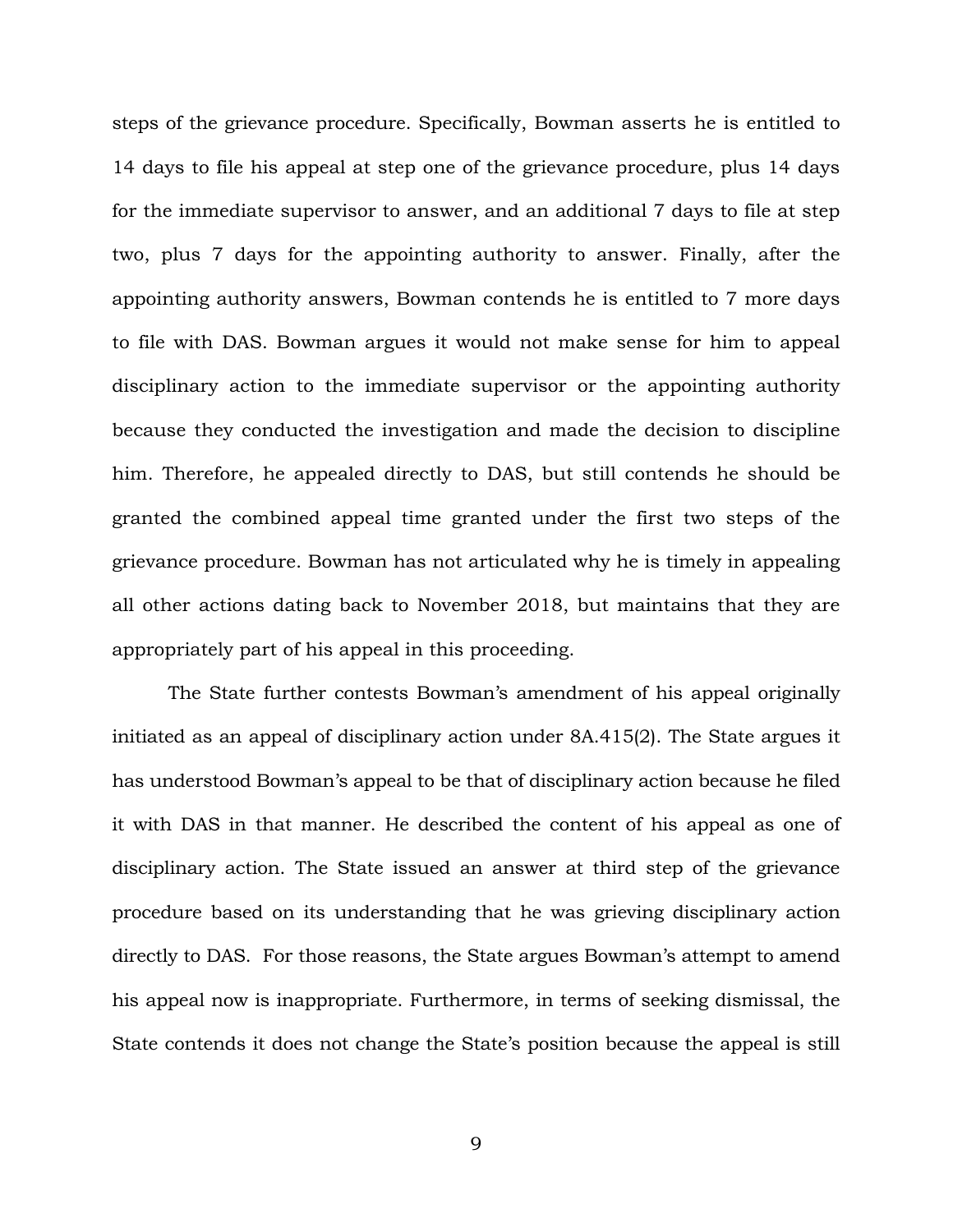untimely. No record exists that Bowman filed the appeal at step one or step two of the grievance procedure as he would be required to do for 8A.415(1) appeals.

Bowman describes his amended filing as merely a "correction" on the form, and argues it does not change his appeal. Bowman asserts the contents of his appeal and submissions to DAS have remained the same. Specifically, he contends he is still grieving all the investigations and disciplinary sanctions imposed against him that date back to November 2018. As such, Bowman argues, the State has been on notice as to the nature of his appeal since his original filing.

### *Analysis of Law*

### **(1) Bowman's Amended 8A.415(1) Grievance Appeal**

Bowman's attempt to amend his appeal from a discipline appeal under 8A.415(2) to a grievance appeal under 8A.415(1) is unavailing under the facts presented.

Upon review of Bowman's submissions and arguments, it is clear Bowman did not allege a violation pursuant to 8A.415(1) prior to his appeal to PERB. Grievance appeals under 8A.415(1) allege a lack of "substantial compliance with [subchapter IV of chapter 8A] and the rules of the department [of administrative services]." To state a claim under 8A.415(1), Bowman is not required to state this exact phrasing or cite the precise statutory provision. However, he is required to put forth sufficient information to place the State on notice regarding the nature of his appeal. In this case, Bowman's submissions to DAS did not identify or provide any notice that he was alleging a lack of substantial compliance with provisions of chapter 8A, subchapter IV, or DAS rules. Instead, he affirmatively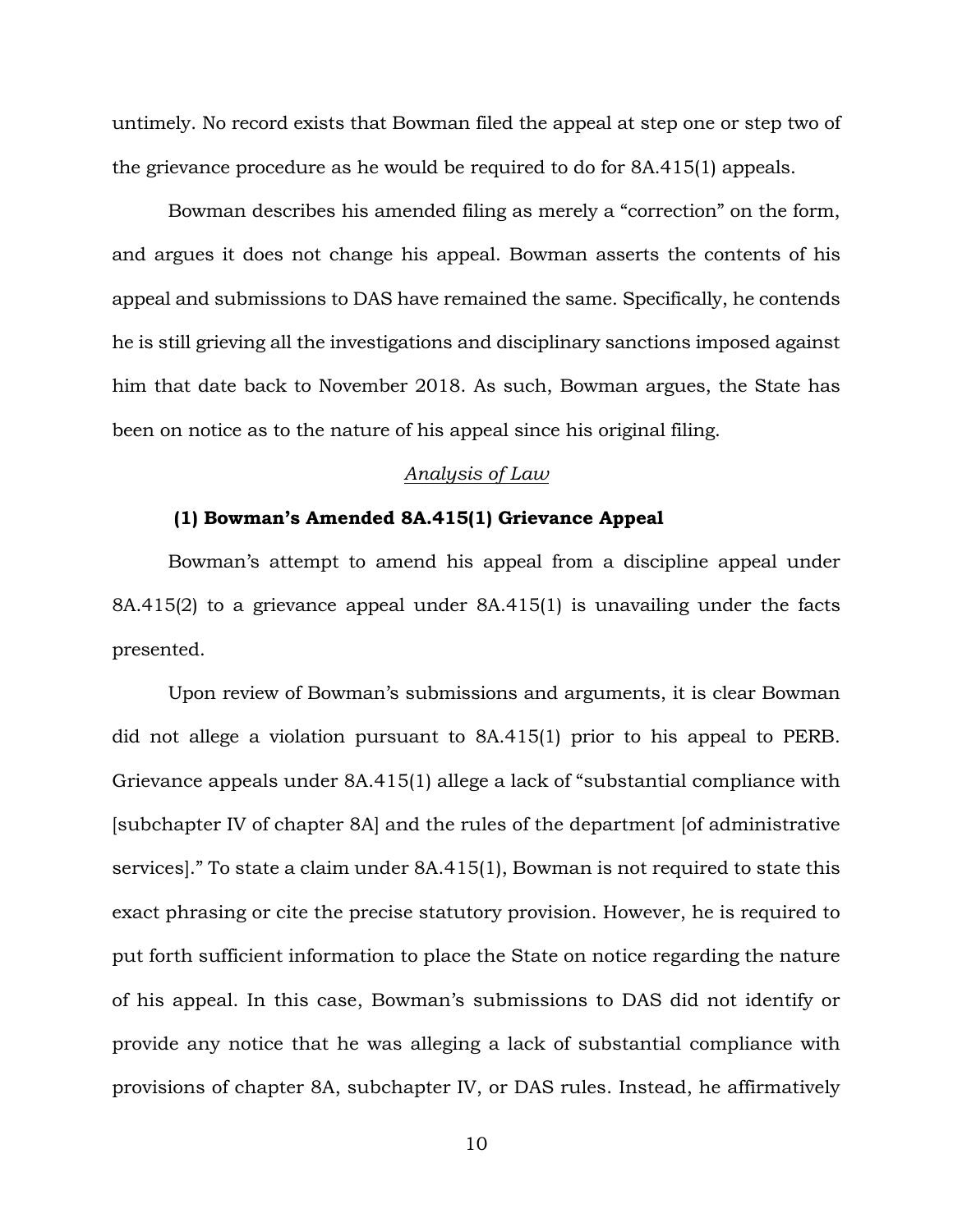marked that the issue involves an appeal of disciplinary action, described the events underlying his disciplinary suspension, and requested as a remedy the removal of the disciplinary actions imposed against him. As such, the contents of Bowman's appeal only provided notice that he was appealing the imposition of disciplinary action.

Furthermore, even if Bowman had a viable claim under 8A.415(1), he failed to follow the proper grievance steps to preserve that claim. Iowa Code subsection 8A.415(1) and the implementing DAS rules establish that an employee must initiate an 8A.415(1) grievance appeal at step one of the grievance procedure. PERB has previously found that compliance with grievance procedures in 8A.415(1) appeals is mandatory and dismissal is proper if an employee fails to exhaust the applicable grievance procedure steps. *Sanders and State of Iowa (Eight Jud. Dist.—Dep't of Corr. Servs.)*, 2019 ALJ 102234 and *Kuhn and State of Iowa (Comm'n of Veterans Affairs)*, 04-MA-03 (dismissing an 8A.415(1) grievance appeal when the employee failed to first grieve the issue to DAS prior to appealing to PERB). Bowman did not appeal to step one or step two of the outlined grievance procedure. Instead, he proceeded directly to DAS at step three, a bypass option only available for appeals of disciplinary actions. As such, Bowman cannot establish that he followed the proper grievance steps for initiating a grievance under 8A.415(1) prior to filing his appeal to PERB.

For the reasons discussed, Bowman's attempt to amend his appeal to an 8A.415(1) grievance appeal is improper and consequently denied.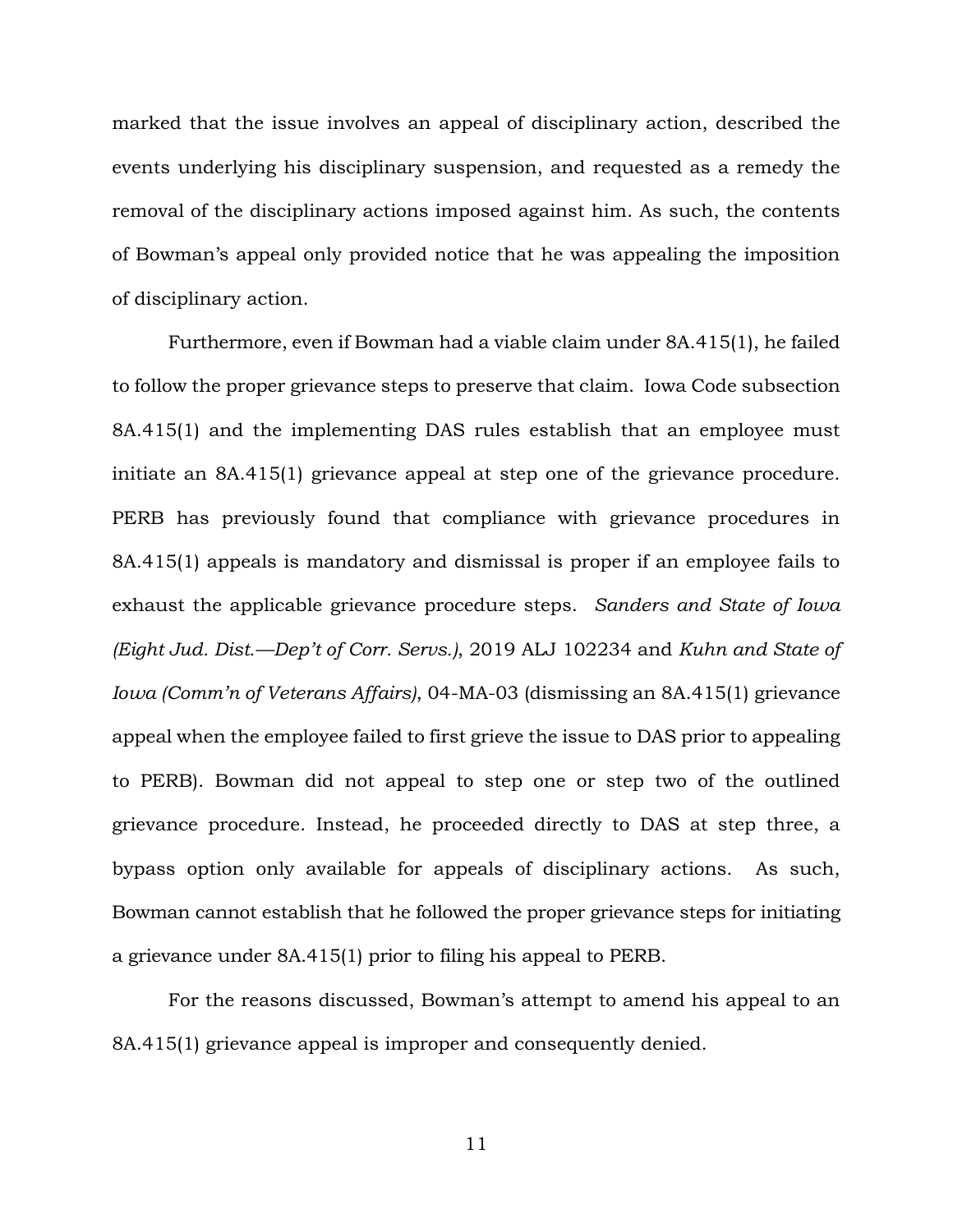#### **(2) Timeliness of Bowman's 8A.415(2) Discipline Appeal**

In ruling on a motion to dismiss, the hearing officer accepts as true the allegations of the appeal and construes any doubts or ambiguities in a light most favorable to the non-moving party. *Callahan and State of Iowa (Dept. of Transp.)*, 04-MA-02 at 2; *Capps and State of Iowa (Dept. of Corr.),* 03-MA-07/03-MA-09 at 6-7. In this case, it is undisputed that Bowman filed an appeal directly to DAS at third step of the grievance procedure more than seven days following the imposition of his one-day suspension. The sole issue to be determined is whether Bowman is entitled to more than seven days to file his appeal to DAS because he chose to bypass steps one and two of the grievance procedure.

Bowman's position that he is allotted more than seven days to file an appeal directly to DAS is without merit. Iowa Code subsection 8A.415(2) allows certain merit system employees to challenge disciplinary actions by filing an appeal directly with DAS within seven days following the effective date of the imposed discipline. The statutory language and the implementing rules unambiguously establish that if the appealing employee chooses to bypass steps one and two of the grievance procedure, the employee must submit the appeal to DAS within seven days of the action being grieved. Contrary to Bowman's position, the applicable deadlines outlined in 8A.415 do not provide an employee with additional time to appeal because an employee chose to bypass the first two steps of the grievance procedure. Had Bowman initiated his appeal at step one of the grievance procedure, which he intentionally declined to do, he would be subject to the appeal deadlines provided under those steps of the procedure. In